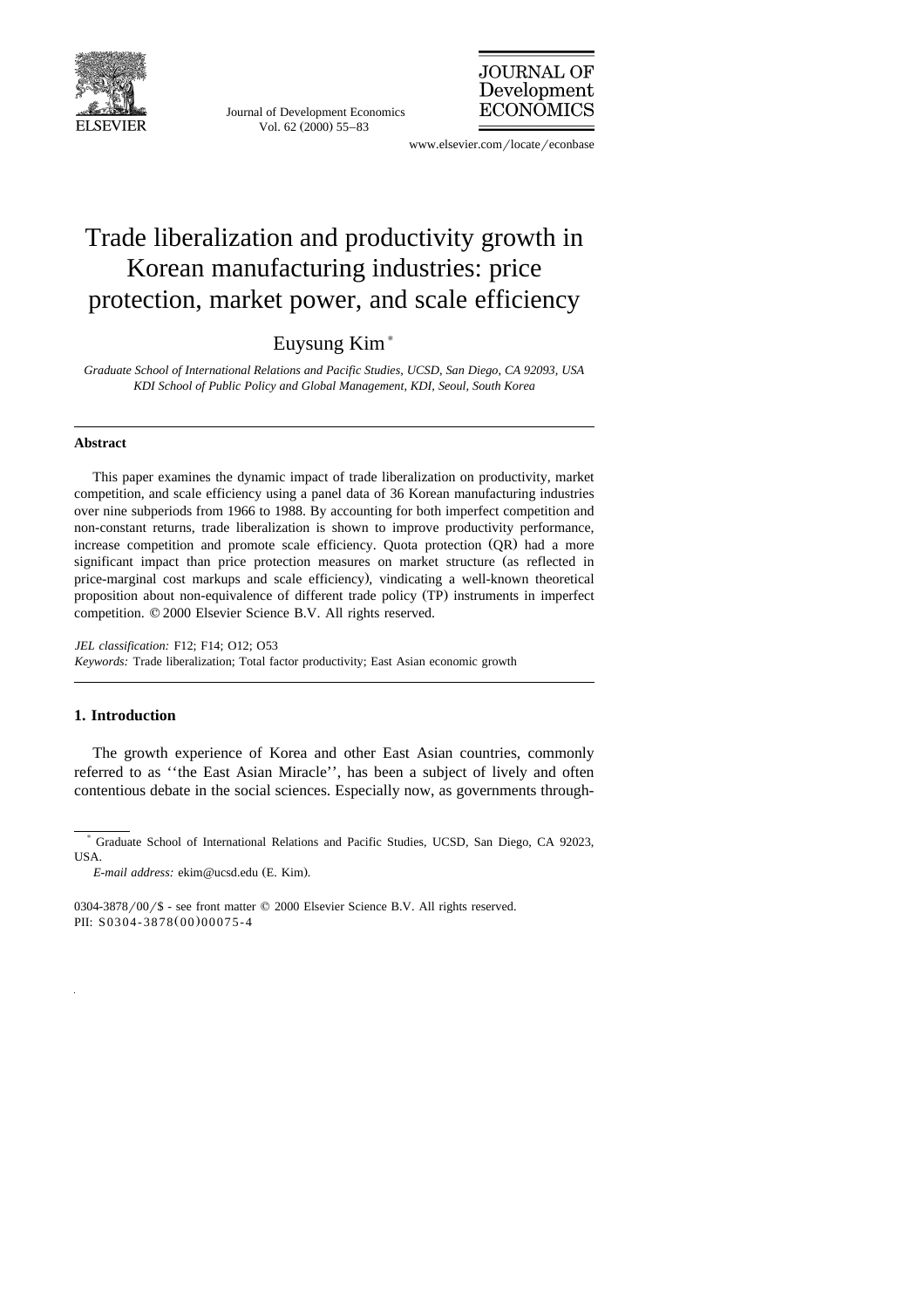out Asia seek to cope with the after-effects of the economic crisis of 1997, there is a growing number of skeptics who challenge the sustainability of East Asian growth and even question whether the vaunted ''miracle'' of East Asia had not been just illusory. The recent ''failures'' of Asian economies, however, does not diminish the need to understand the source of the past ''miracle''. In fact, much of the answer to Asia's recent economic failure is likely to be found in our clear understanding of the reason for the success in the past. Hence, the search for the taproot of Asia's ''miracle'' is just as relevant today as it was before the crisis in understanding the process of sustained economic development.

The debate over East Asia's seemingly miraculous economic development has mainly centered on two related issues: the relationship between trade policy (TP) and total factor productivity (TFP); and the relative importance of the latter in explaining the ''Asian miracle''. The key reason for the debate on the first issue is precisely that there is no clear and general presumption regarding the dynamic benefits of trade liberalization. For one thing, until recently there has been simply lack of rigorous theoretical models as to how trade and growth could be dynamically linked. The traditional arguments for export-led growth often included casual and anecdotal *stories* about how the rigors of international trade enhanced productivity growth by promoting innovation, cost cutting, and acquisition of new technology. Despite the intuitive appeal of these arguments, their analytical underpinnings were not always firm.  $\frac{1}{1}$  For example, export-led-growth advocates asserted that tariffs encourage entrepreneurial slack in import-competing industries because they raise these industries' relative prices. But by the same logic, they must reduce slack in export-oriented industries. The net effect of trade protection on efficiency was therefore simply not clear.

The emergence of so-called ''new'' growth theories in the late 1980s did begin to provide a rigorous analytical framework within which trade can be dynamically linked with economic growth. However, the blessings of the new growth theory proved a mixed one. With the gain of analytical rigor, ''the price'' paid was to actually open up a wider set of analytical conjectures about the possible link between openness and growth. By slightly changing several key assumptions, such as the scope and extent of technology spillovers, the new growth theory could be used to support any set of possible outcomes between trade and economic growth. For example, if technological spillovers are national in scope, a country with a relative abundance of natural resources and unskilled labor could actually experience lower long-run growth if international specialization encouraged traditional activities and pulled resources away from more dynamic technology-intensive sectors. In contrast, if technological spillovers are international in scope, trade may actually have the opposite effect. This is a stark contrast to the strong unambigu-

 $<sup>1</sup>$  See Rodrik (1995b) for an overview and criticism of the export-led growth story.</sup>